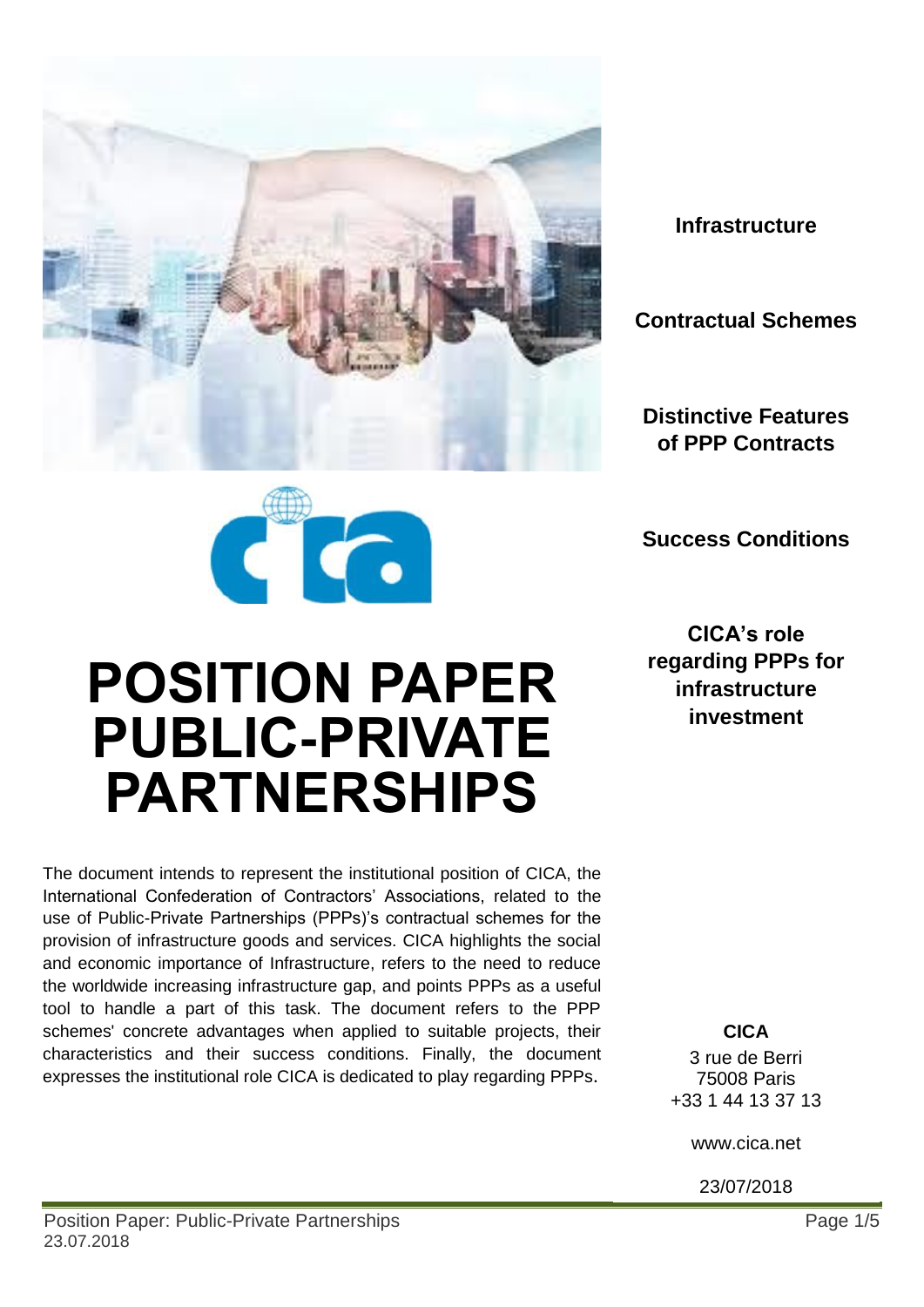

#### **Infrastructure**

**The infrastructure gap grows all over the world.**

**Infrastructure is an unavoidable prerequisite for the Quality of Life and for the Productivity of a** country. It is the best tool in the Fight against Poverty and in favor of the Compliance with the United **Nations Sustainable Development Goals.**

It requires significant investment, but it has a long useful life, so **it is reasonable to finance it**, with long term finance. In traditional Public Work contracts, paid with current treasury funds, the present generation pays for equipment that will be used by several future generations.



### **PPPs- Contractual Schemes for Private Participation**

States, seeking sources of funding with little or no support from their budgets, are waiting for the mobilization of private investors and lenders. But it is of upmost importance to make the difference between "Funding" and "Financing". "Financing" describes who raises the loans and provides equity for the realization of the infrastructure. "Funding" defines who will reimburse the loans and repay the equity and the investor remuneration (somebody has to pay anyhow because there is no free lunch). There are only two types of fund providers: the tax-payer and the end user. One or the other should fund the project or a mixed contribution can be established.

Therefore, referring to a Project Financing, PPPs can be a way to deliver infrastructure projects, **complementing public resources**, always scarce, with contributions from the private sector.

If the Project is paid by users, **the financial private contribution alleviates public accounts**, allowing **reallocating the released public resources to social action**, health, education, security. If the Project is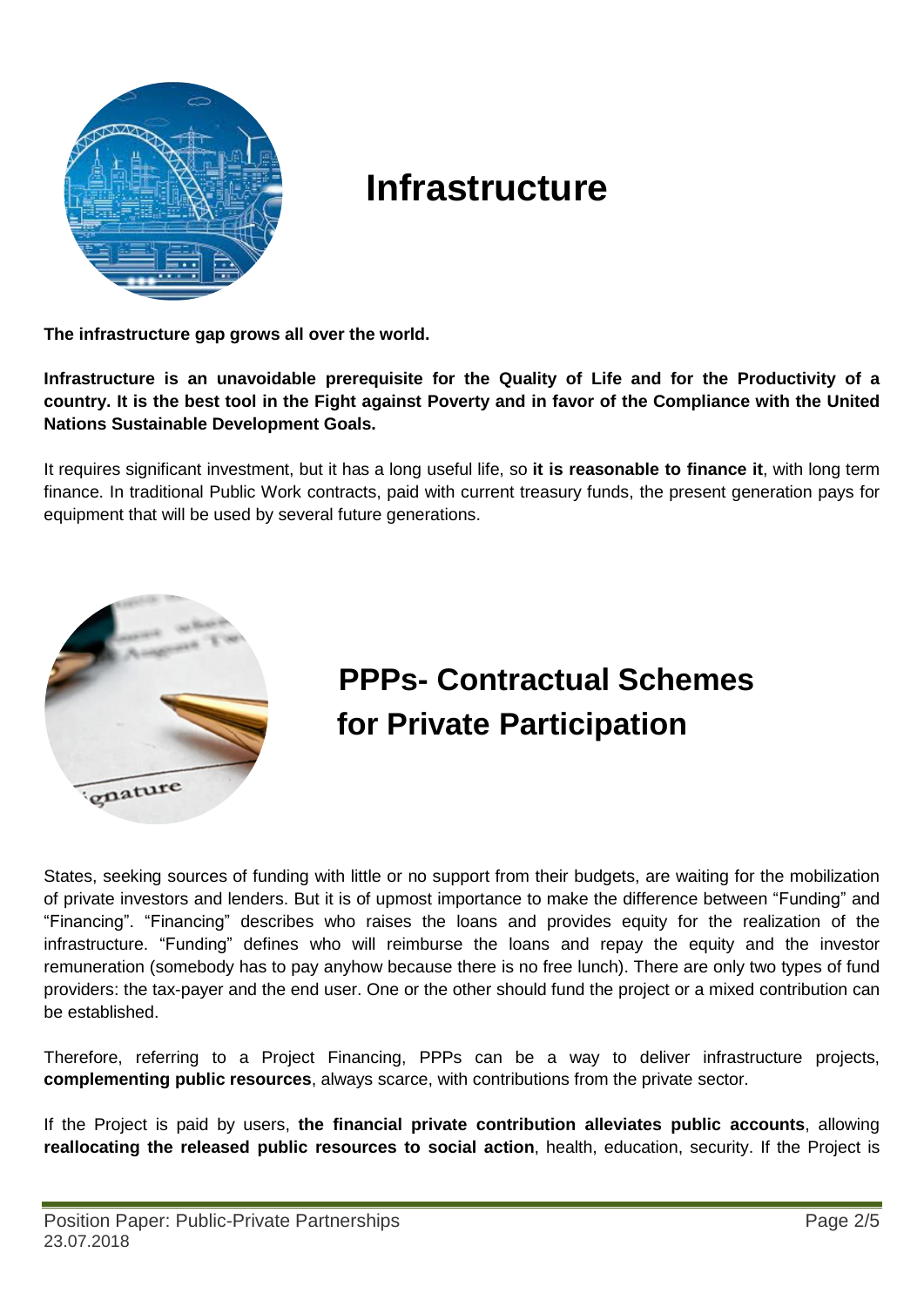paid by the tax payers, the alleviation is temporary because there is no charge during the construction period and the repayment is spread over some years of the operational period.

Besides, private infrastructure investment provides a better knowledge and management of the public debt, provided all the PPP projects are recorded properly in a public **specific** accounting.

This has to be done in a systematic way including the list of projects and their potential future liabilities. In some countries the law establishes a limit to them.

As said, in PPPs, the private investment can be recovered - totally or partially - by users payment, **which is more efficient than through taxes, because it saves the opportunity cost of public funds. But,** even when the payment is made by the State, once the project service is available, at the time of **payment, the State and / or the community is already receiving the project benefits.**

PPPs should not be chosen because of government indebtedness reasons. Their advantage is that **private participation improves efficiency** in the resources allocation and reduces the project total cost, considering its **entire life cycle**. **The unification in the private partner of the responsibilities of Design (D), Construction (C), Operation (O) and Maintenance (M) is a powerful incentive** in that sense. Regardless of the contractual form chosen, the private partner is, at each stage, under the control of the public authorities. In most cases financing is also a private contribution, but it may remain on the State shoulders, if sovereign financing is available and cheaper. But, even in financing, the private contribution may be more efficient if a flexible refinancing is possible.

When a public financing for a project is not immediately available, the anticipated fiscal return generated by PPPs to governments (corporate taxes, VAT, property taxes…) is also an important advantage of these schemes.

However, **PPP is not a universal panacea**. Its impact on the total investment in infrastructure is around **20% in Latin America, around 10 % in Europe**. Its incidence may be somewhat higher in countries that are new to the system, as they may have accumulated a stock of proposed projects, appropriate for PPP schemes.



### **Distinctive Features**

PPPs are long-term, complex contracts. They have high initial transaction costs. The tender process takes more time than alternative contracting methods for partial tasks (D; C; O & M). But the project availability usually comes earlier and in a more certain time.

As said, they are usually characterized by private participation in financing. Today is an opportune time because of the enormous mass of financial resources available in the world. In particular, the infrastructure assets must be attractive for investors who need a stable income stream over the medium to long term and protection against future inflation, since the incomes of the project are linked to the real economy of each future moment.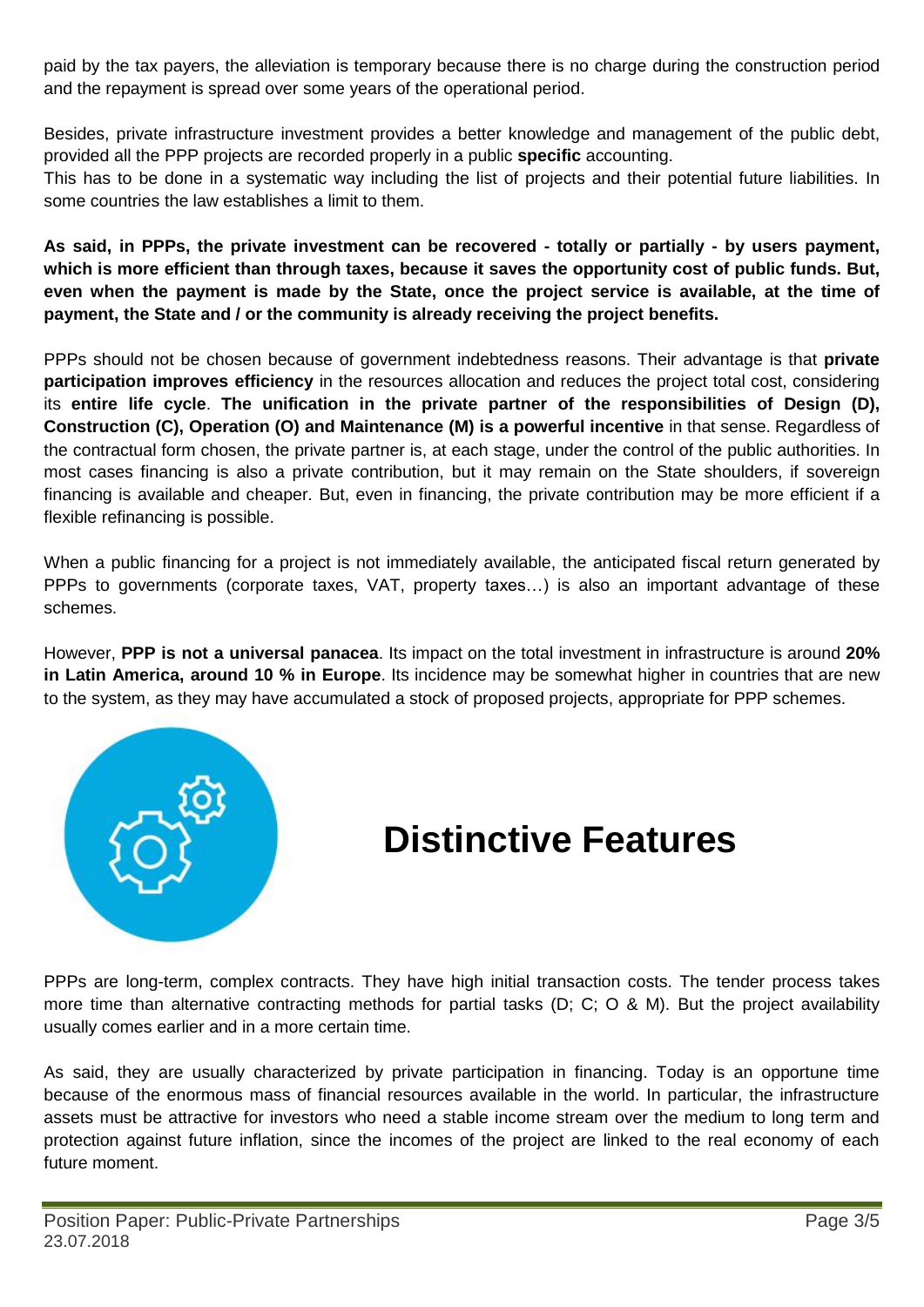For a rapid development, it is required that the country receiving the investment has: a) a clear and stable institutional and regulatory framework; b) ability to manage the process in Public Agencies and Companies; and c) a deep financial market.

But there is already a lot of experience in the world about PPPs and lessons have been learned from successes and failures. CICA is cooperating since 2009, bringing the experience of its Member Federations, in contact with Multilateral Development Banks, United Nations, with the contributions of experts from all over the world.



## **Success Conditions**

There must be a "pipeline", a continuous flow of resilient projects, well prepared in the technical area, wellstructured in the economic-financial area, to reduce risks from the outset, so that they can be quickly "investable". A substantial contribution in that sense will come from platforms such as SOURCE or other equivalent ones for project preparation.

PPP contracts must be structured in a standard way, so that they can be securitized. This would generate an Asset Class acceptable for non-specialized Pension Funds, Insurance Companies, Sovereign Wealth Funds, Investment Funds and individual Investors.

It is required that the risks be assigned in a balanced way, to the party that can best assume them, e.g. the receiving State must assume the risk of the currency exchange rate, since it depends essentially on its policies.

There must be fast and impartial contractual Dispute Resolution systems, such as the Technical Panels that accompany the project since its beginning, and the Arbitration Courts, regulated by international rules.

For developing countries, there must be an intelligent scheme for investor guarantees. Examples of success are the TIFIA program in the United States for subnational Agencies, or the subsidiary, third degree, guarantee of the World Bank in the Renewable Energy Plan of Argentina.

Smaller, modular projects at the subnational levels, suitable for Medium Infrastructure Enterprises should be encouraged and facilitated. The urban agglomerates grow all over the world and the infrastructure gap is even deeper there than at national level. Besides, the local stakeholders (governments, companies, investors) know better the feasibility of medium size or modular local projects. Mobilizing the local or regional resources could generate an important mass of projects referred to urban development, lightning, public transport, connectivity and housing that would contribute to the infrastructure gap closing. To make this market possible for the Medium Infrastructure Enterprises, two policies should be emphasized: a strong capacity building in local Government agencies and companies and a standardized, "securitizable" financing and contracting model, in order to reduce the projects initial transaction costs.